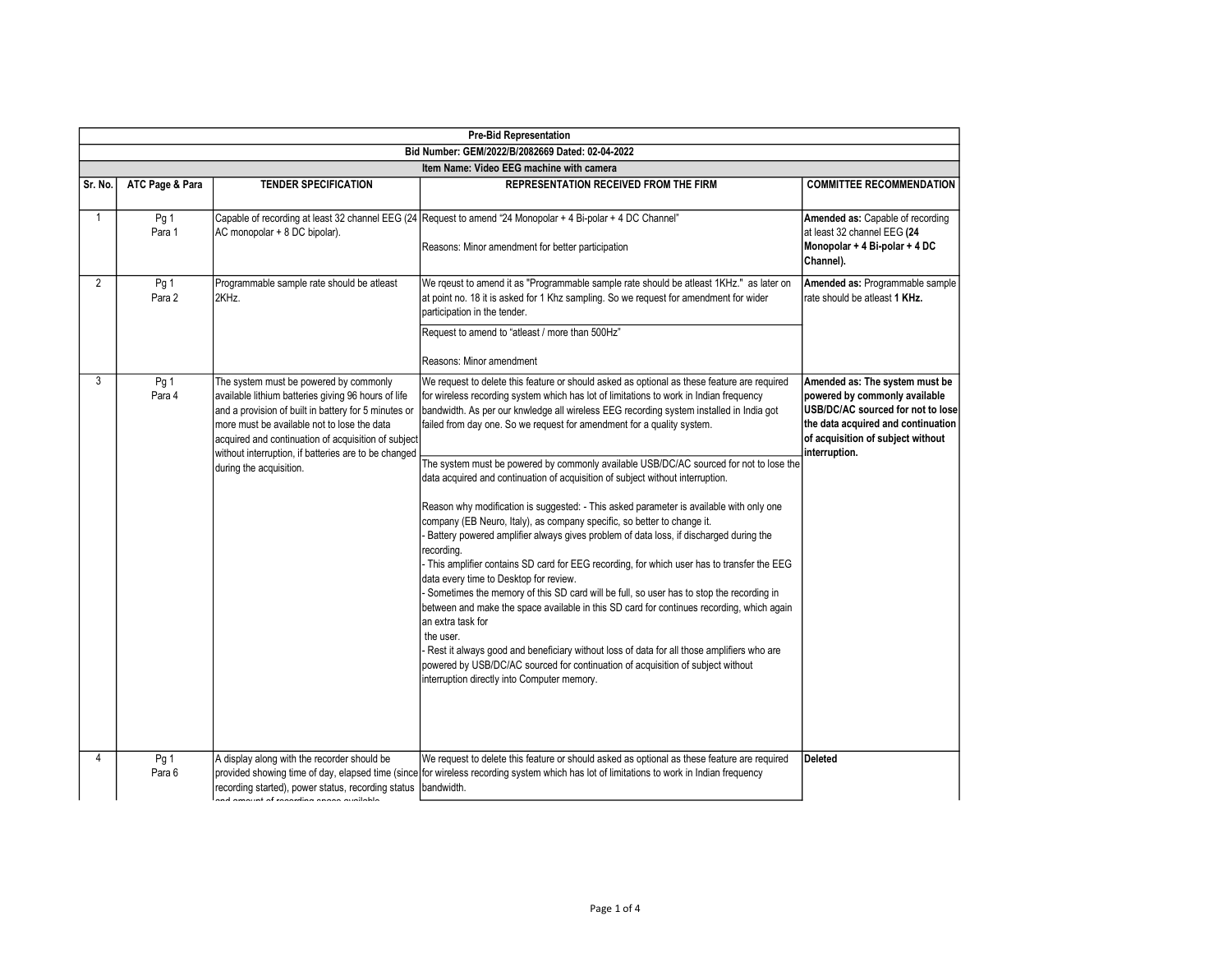|                                          | <b>Pre-Bid Representation</b>                    |                                                                                                                                                               |                                                                                                                                                                                                                                                                                                                                                                                                                                                                                                                                                                   |                                                                                                                                                                               |  |  |
|------------------------------------------|--------------------------------------------------|---------------------------------------------------------------------------------------------------------------------------------------------------------------|-------------------------------------------------------------------------------------------------------------------------------------------------------------------------------------------------------------------------------------------------------------------------------------------------------------------------------------------------------------------------------------------------------------------------------------------------------------------------------------------------------------------------------------------------------------------|-------------------------------------------------------------------------------------------------------------------------------------------------------------------------------|--|--|
|                                          | Bid Number: GEM/2022/B/2082669 Dated: 02-04-2022 |                                                                                                                                                               |                                                                                                                                                                                                                                                                                                                                                                                                                                                                                                                                                                   |                                                                                                                                                                               |  |  |
| Item Name: Video EEG machine with camera |                                                  |                                                                                                                                                               |                                                                                                                                                                                                                                                                                                                                                                                                                                                                                                                                                                   |                                                                                                                                                                               |  |  |
| Sr. No.                                  | ATC Page & Para                                  | <b>TENDER SPECIFICATION</b>                                                                                                                                   | <b>REPRESENTATION RECEIVED FROM THE FIRM</b>                                                                                                                                                                                                                                                                                                                                                                                                                                                                                                                      | <b>COMMITTEE RECOMMENDATION</b>                                                                                                                                               |  |  |
|                                          |                                                  | and amount or recording space available.                                                                                                                      | Delete<br>Reason why modification is suggested: - This parameter is again available with only one<br>company (EB Neuro, Italy), as company specific, so better to change it.<br>Again amplifier asked with battery for power status and amount of recording space available<br>in SD card, having lots of issues, as<br>discussed above.<br>Rest for showing time of day, elapsed time; it is commonly available with the software<br>provided by all vendors dealing with non-battery powered amplifiers.                                                        |                                                                                                                                                                               |  |  |
| 5                                        | Pg 1<br>Para 14                                  | Very light weight not more than 750 gm for the<br>wearable components (system carry bag and a<br>belt to fix it around the abdomen) by subjects/<br>patients. | We request to amend this point as "Very light weight not more tha gm for the wearable<br>components (system carry bag and a belt to fix it around the abdomen) by subjects/ patients.<br>Very light weight not more than 1.2 k.g<br>Reason why modification is suggested: - This asked parameter is available with only one<br>company (EB Neuro, Italy), as company specific, so better to change it.<br>Wearable components (system carry bag and a belt to fix it around the abdomen) by<br>subjects/ patients required only for battery<br>powered amplifier. | Amended as: Very light weight not<br>more than 1200 gm for the wearable<br>components (system carry bag and a<br>belt to fix it around the abdomen) by<br>subjects/ patients. |  |  |
| 6                                        | Pg 1<br>Para 17                                  | The amplifier should have Ethernet technology.                                                                                                                | The amplifier should have Ethernet / USB technology.<br>Reason why modification is suggested: - This changes makes the specification more broad<br>based and allowed many bidders for participation.<br>Kindly amend this point as The amplifier should have Ethernet/USB<br>technology.<br>Request to amend to read as "The amplifier should have Ethernet / USB technology"<br>Reasons: Minor amendment for better participation                                                                                                                                | Amended as: The amplifier should<br>have Ethernet/USB technology.                                                                                                             |  |  |
| $\overline{7}$                           | Pg 1<br>Para 18                                  | The channels should be sampled upto 1000 Hz<br>rates of up to 1024Hz.                                                                                         | Request to amend to read as "The channels should be sampled upto 500 Hz simultaneously<br>simultaneously and to be stored at programmable and to be stored at programmable rates of up to 500Hz.<br>Reasons: Minor amendment for better participation                                                                                                                                                                                                                                                                                                             | No change                                                                                                                                                                     |  |  |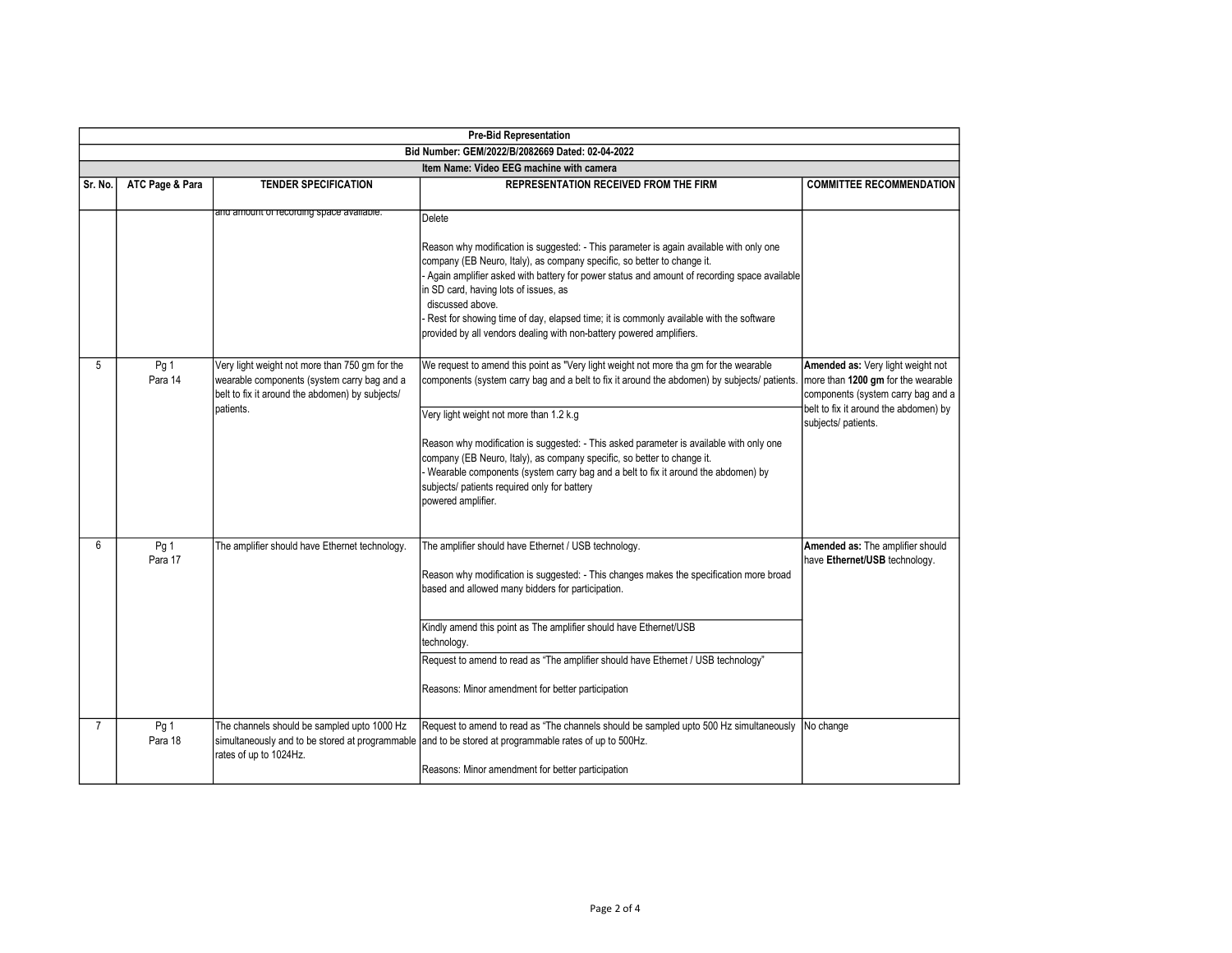|         | <b>Pre-Bid Representation</b>                    |                                                                                                                                                                                                                                                                                                                                        |                                                                                                                                                                                                                                                                                                                                                                                                                                                                                                                                                                                                                                                                                                                                                                                                                                                                                                                  |                                                                                                                                                                                                                                                                                                    |  |
|---------|--------------------------------------------------|----------------------------------------------------------------------------------------------------------------------------------------------------------------------------------------------------------------------------------------------------------------------------------------------------------------------------------------|------------------------------------------------------------------------------------------------------------------------------------------------------------------------------------------------------------------------------------------------------------------------------------------------------------------------------------------------------------------------------------------------------------------------------------------------------------------------------------------------------------------------------------------------------------------------------------------------------------------------------------------------------------------------------------------------------------------------------------------------------------------------------------------------------------------------------------------------------------------------------------------------------------------|----------------------------------------------------------------------------------------------------------------------------------------------------------------------------------------------------------------------------------------------------------------------------------------------------|--|
|         | Bid Number: GEM/2022/B/2082669 Dated: 02-04-2022 |                                                                                                                                                                                                                                                                                                                                        |                                                                                                                                                                                                                                                                                                                                                                                                                                                                                                                                                                                                                                                                                                                                                                                                                                                                                                                  |                                                                                                                                                                                                                                                                                                    |  |
|         | Item Name: Video EEG machine with camera         |                                                                                                                                                                                                                                                                                                                                        |                                                                                                                                                                                                                                                                                                                                                                                                                                                                                                                                                                                                                                                                                                                                                                                                                                                                                                                  |                                                                                                                                                                                                                                                                                                    |  |
| Sr. No. | ATC Page & Para                                  | <b>TENDER SPECIFICATION</b>                                                                                                                                                                                                                                                                                                            | <b>REPRESENTATION RECEIVED FROM THE FIRM</b>                                                                                                                                                                                                                                                                                                                                                                                                                                                                                                                                                                                                                                                                                                                                                                                                                                                                     | <b>COMMITTEE RECOMMENDATION</b>                                                                                                                                                                                                                                                                    |  |
| 8       | Pg 1<br>Para 19                                  | The system should have INTEL PENTIUM<br>PROCESSOR CENTRINO DUO Laptop PC 1.6<br>GHz with 512 MB RAM, 60 GB Hard Disk, CD<br>Writer, 15" Screen, Ethernet Network Adapter,<br><b>EEG Software for Windows XP, Microsoft Office</b><br>XP Software, Microsoft Windows XP Operating<br>System, DVD Writer, Inkjet Color Printer, Trolley. | Here asked PC specifications are outdated so we request to amend this point as "(Branded<br>Desktop) Intel Core i5 processor with 4GB RAM, network card, multimedia speakers, mouse,<br>keyboard, minimum 1TB hard disk for storing" as we Nihon Kohden supplies only OEM PC<br>after passing strict in-house quality check to comply medical grade standards. And those<br>PCs are configured only by manufacturer. So we request for amendment for wider<br>participation in the tender.<br>The system should have Laptop/Desktop PC with: INTEL PROCESSOR i7, 8GB RAM, 512<br>GB SSD + 1 TB HDD, DVD Writer (external), 15" Screen, Ethernet Network Adaptor, EEG<br>Software for Windows 11, Microsoft Office Software, Laser Color Printer, Trolley.<br>Reason why modification is suggested: Specification asked for the Laptop is obsolete in the<br>market. So better to ask a high configuration system | Amended as: The system should<br>have (Branded Desktop) Intel Core<br>15 processor with 4GB RAM,<br>network card, multimedia<br>speakers, mouse, keyboard,<br>minimum 1TB hard disk for<br>storage, DVD Writer, Inkjet/laser<br>Color Printer, Trolley.                                            |  |
| 9       | Pg <sub>2</sub><br>Para 23                       | Should have facility of reviewing the EEG<br>recording Live/Recorded at the place within 100<br>meters other than the acquisition station. (wired<br>review station with LAN connectivity)                                                                                                                                             | Should have facility of reviewing the EEG recording Live/Recorded at the place within 100<br>meters other than the acquisition station. (wired review station with LAN connectivity)<br>(Review Station to be provided as a Desktop PC: similar to Acquisition station)<br>Reason why modification is suggested: It is always better to Define the requirement properly;<br>otherwise any bidder can manipulate the bid by saying that facility available and will not give<br>the Review station.                                                                                                                                                                                                                                                                                                                                                                                                               | Amended as: Should have facility of<br>reviewing the EEG recording<br>Live/Recorded at the place within 100<br>meters other than the acquisition<br>station. (wired review station with<br>LAN connectivity) (Review Station<br>to be provided as a Desktop PC:<br>similar to Acquisition station) |  |
| 10      | Pg <sub>2</sub><br>Para 29                       | Accessories : 1 set of extra batteries, system<br>carry bag and belt, neonatal and pediatric pulse<br>oximeter probes; extra set of EEG consumables<br>(24 electrodes and 2 jars of conductive paste)                                                                                                                                  | We request to amend as<br>Accessories : system carry bag and belt, neonatal and pediatric pulse oximeter probes; extra<br>set of EEG consumables (24 electrodes and 2 jars of conductive paste)                                                                                                                                                                                                                                                                                                                                                                                                                                                                                                                                                                                                                                                                                                                  | Amended as: Accessories : system<br>carry bag and belt, neonatal and<br>pediatric pulse oximeter probes; extra<br>set of EEG consumables (24<br>electrodes and 2 jars of conductive<br>paste)                                                                                                      |  |